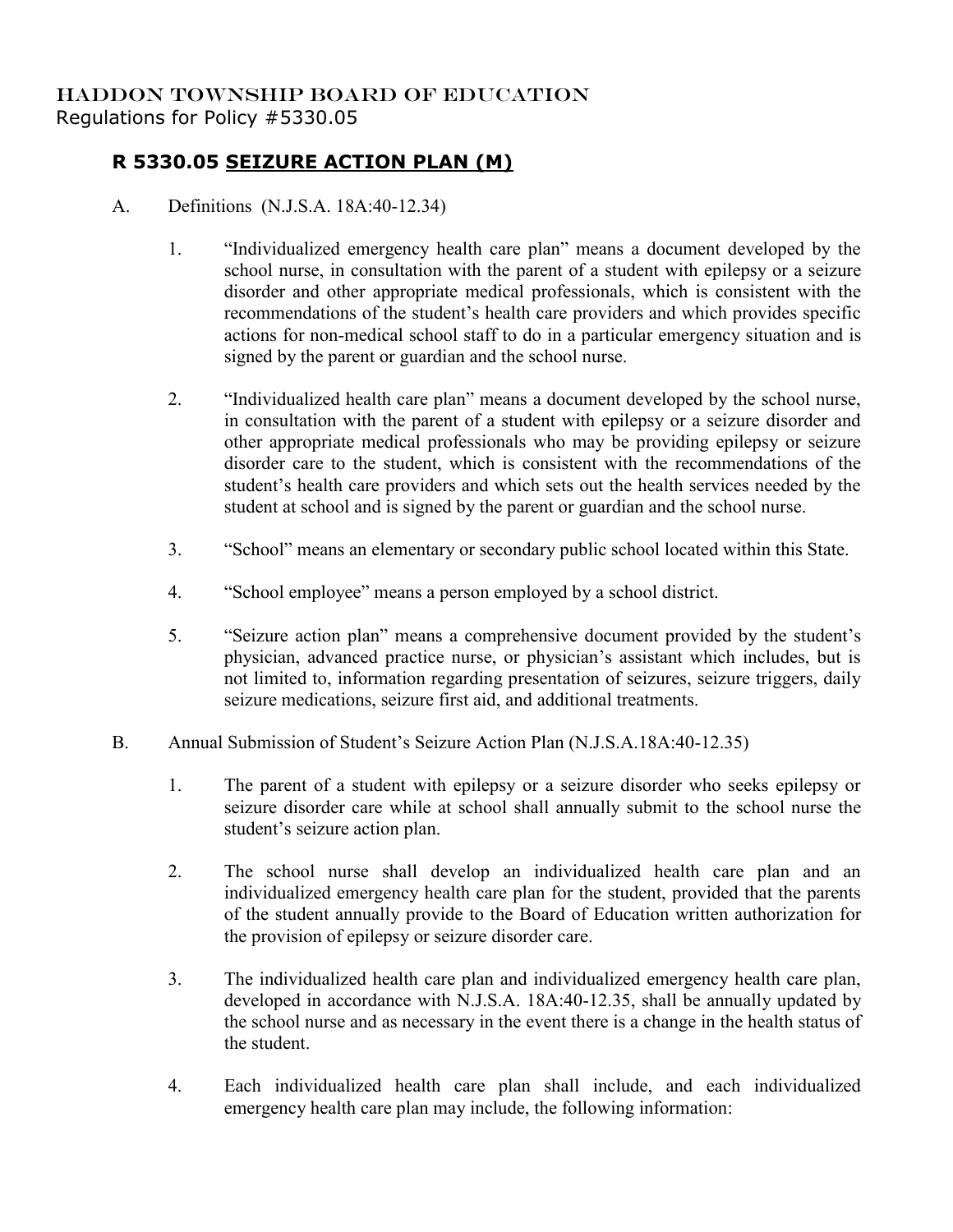- a. Written orders from the student's physician or advanced practice nurse outlining the epilepsy or seizure disorder care;
- b. The symptoms of the epilepsy or seizure disorder for that particular student and recommended care;
- c. Full participation in exercise and sports, and any contraindications to exercise, or accommodations that must be made for that particular student;
- d. Accommodations for school trips, after-school activities, class parties, and other school-related activities;
- e. Education of all school personnel about epilepsy and seizure disorders, how to recognize and provide care for epilepsy and seizure disorders, and when to call for assistance;
- f. Medical and treatment issues that may affect the educational process of the student with epilepsy or the seizure disorder;
- g. The student's ability to manage, and the student's level of understanding of, the student's epilepsy or seizure disorder; and
- h. How to maintain communication with the student, the student's parent and health care team, the school nurse, and the educational staff.
- 5. The Superintendent or designee shall coordinate the provision of epilepsy and seizure disorder care at the school and ensure that all staff are trained in the care of students with epilepsy and seizure disorders, including staff working with schoolsponsored programs outside of the regular school day.
- 6. The training required pursuant to B.5. above shall include a Department of Health approved on-line or in-person course of instruction provided by a nonprofit national organization that supports the welfare of individuals with epilepsy and seizure disorders.
- C. Information Provided to Bus Driver (N.J.S.A. 18A:40-12.36)
	- 1. In the event a school bus driver transports a student with epilepsy or a seizure disorder, the School Business Administrator/Board Secretary or designee shall provide the driver with:
		- a. A notice of the student's condition;
		- b. Information on how to provide care for epilepsy or the seizure disorder;
		- c. Emergency contact information;
		- d. Epilepsy and seizure disorder first aid training; and
		- e. Parent contact information.